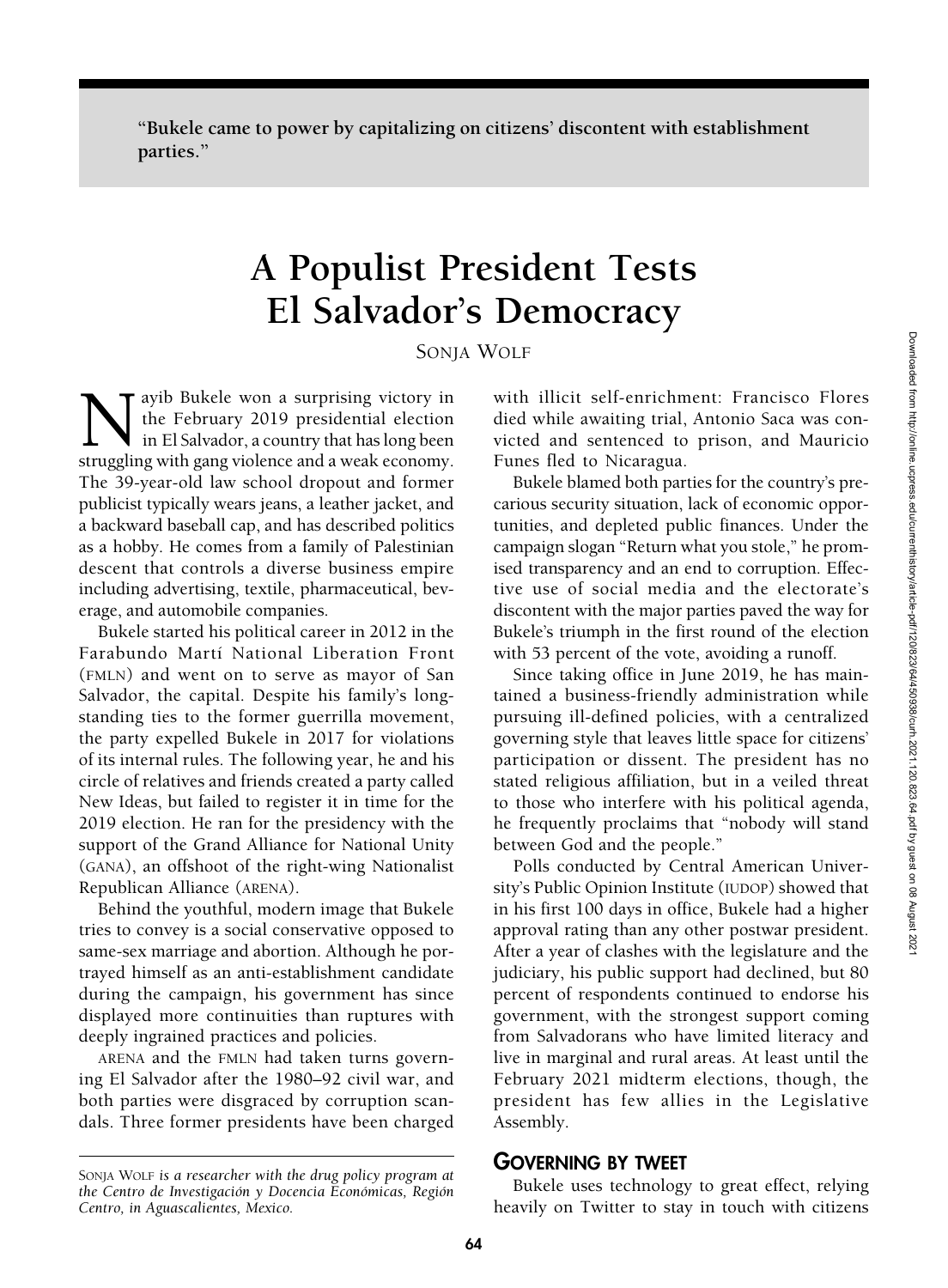In his rare public appearances, Bukele delivers monologues from a podium and avoids questions from the audience. Twitter has become the government's main communications channel, even though the social networking platform is barely used in El Salvador. According to Internet World Stats, only 58 percent of Salvadorans were Internet users as of June 2020. StatCounter data reveal that in September 2020, Twitter accounted for a mere 5 percent of the country's social media traffic.

Nonetheless, Bukele and his ministers on a daily basis churn out tweets about government decisions and policies, staged cabinet meetings, or last-minute press conferences. But the president and his staff rarely respond to online queries. The official information, or rather publicity, that they share is not designed to help

citizens make educated decisions and hold the administration accountable. On the contrary, it is intended to shape emotionally driven, symbolic politics. Social media posts, typically accompanied by copious photos, tout spectacular ad-

vances in areas such as infrastructure, health care, education, and security. These statements tend to generate considerable social media noise and reach the wider population through the national press, but the reality is often very different than they claim.

A notable example is Bukele's relationship with the armed forces. On his inauguration day, he ordered the military, in a tweet, to remove Colonel Domingo Monterrosa's name from military barracks. Monterrosa had served as commander of a counterinsurgency battalion responsible for the killing of nearly 1,000 people in the notorious 1981 El Mozote massacre. Since previous governments had avoided confronting the military over civil war crimes, Bukele's directive came as a welcome surprise for human rights groups and the victims' families. The new commander-in-chief declared that relevant military archives would be opened "from A to Z." Yet Bukele later backed the armed forces in denying access to its records, on

the grounds that opening them would compromise his administration's military plans.

Bukele has also launched relentless attacks on press freedom. He grants few interviews, and most of those are to the international media. He has prohibited his ministers from speaking to some outlets and excluded investigative journalists from press conferences or refused to take their questions, giving preference to compliant reporters. El Diario de Hoy, one of El Salvador's largest mainstream newspapers, had its government advertising contracts canceled after publishing an article noting that journalists had been barred from a press conference. And by blocking reporters from his Twitter account, Bukele obstructs their access to public information.

Smears and insults are incessantly hurled at government critics. There is no evidence that Bukele is behind the online slurs and sexualized threats that journalists have received. But nor has he acted to stem the abuse that rains down on anyone who questions his administration. Rather, he openly derides and mocks political adversaries,

Behind Bukele's youthful, modern image is a social conservative opposed to same-sex marriage and abortion.

journalists, human rights defenders, judges, and even the attorney general (who is elected by the legislature), alleging that they all belong to an oppositional network that seeks to undermine his government. On the first anniversary of his inaugura-

tion, he claimed that such internal enemies now pose the greatest threat to the nation.

Bukele has shown particular animosity toward El Faro, Revista Factum, and Gato Encerrado, publications that have run damning exposés about his government's corruption, secret negotiations with gangs, and haphazard response to the COVID-19 pandemic. Some media outlets' operations were disrupted by cyberattacks or break-ins. La Página, an online news portal currently administered by the Salvadoran state, asserted that an El Faro journalist sexually assaulted a female colleague and the newspaper covered up the crime. Both El Faro and the alleged victim denied the allegations, but the attorney general opened a criminal investigation. The Ministry of Finance is conducting an invasive tax audit of El Faro that the president has described as part of a money laundering case. US lawmakers have sent letters expressing alarm at the Bukele administration's mounting hostility toward investigative journalism.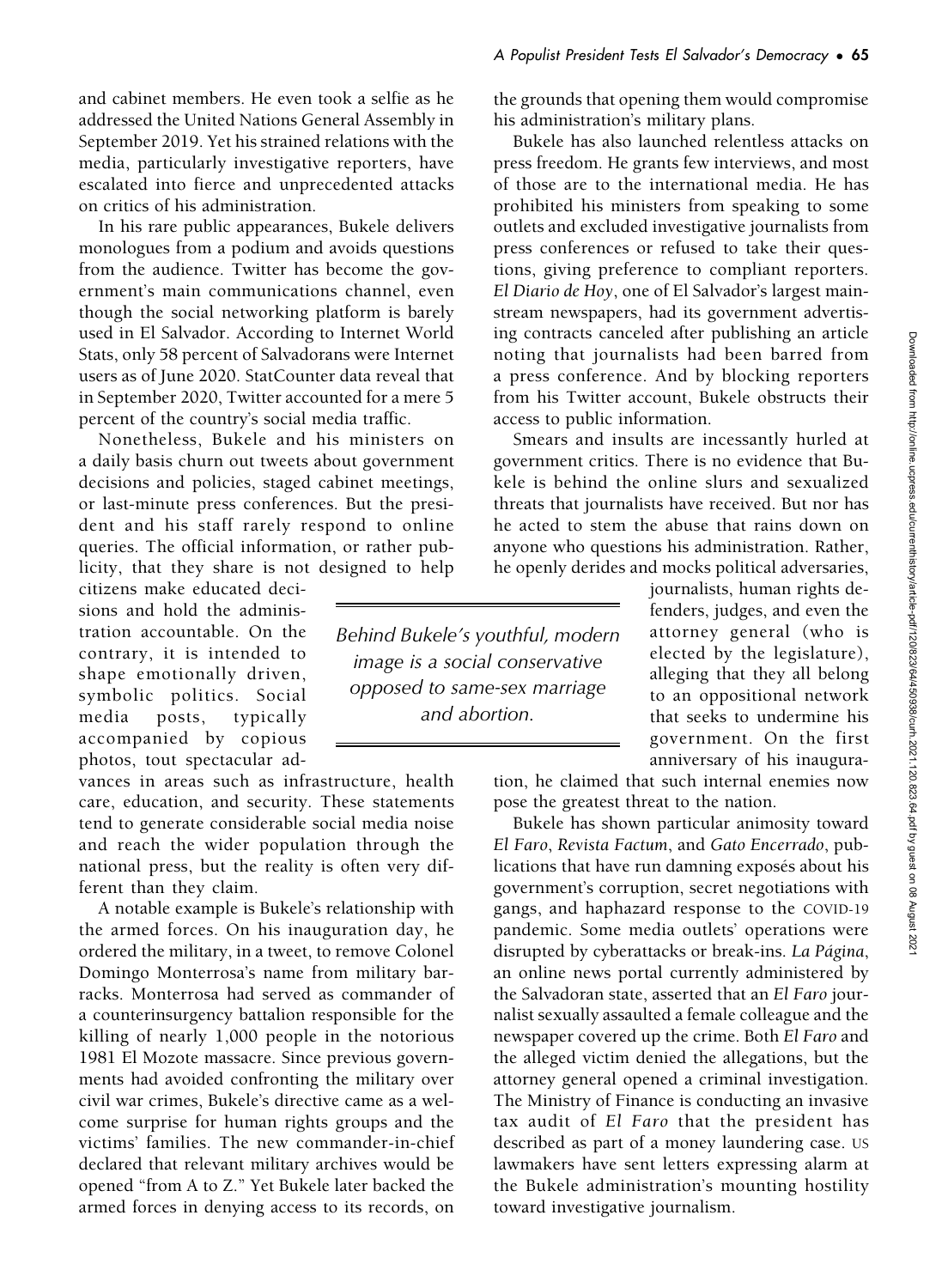# BLOCKING SCRUTINY

Frenetic Twitter sprees mask the opacity that has characterized Bukele's presidency, reducing accountability and facilitating corruption. The 2011 Law on Access to Public Information (LAIP) aims to make public institutions accountable by requiring them to turn over the data they generate or administer to anyone who files a request. During the COVID-19 pandemic, however, Bukele has limited government transparency in different ways.

Since the arrival of the virus in El Salvador, online transparency portals have not been updated, and the offices handling information requests have been closed. The state of emergency permitted the administration to operate without following standard procedures established in the Public Sector Procurement and Hiring Act (LACAP). But it did not exempt officials from reporting expenditures to the Legislative Assembly and the Court of Auditors. Since March 2020, the Bukele administration has reported \$3 billion in spending on items such as medical supplies, stimulus payments, and the construction of a hospital, often under contracts awarded to companies with ties to government officials. The administration has resisted calls to explain to auditors the details of how those funds were used.

After journalists uncovered numerous corruption cases, the president signed two executive decrees in August 2020. The first loosened the LACAP regulations, enabling public institutions to receive tenders by email. Previously, the entire procurement process could be tracked through the Ministry of Finance's electronic Comprasal system. Removed from public scrutiny, the process is now easier to manipulate and more open to irregularities. The second decree amends the LAIP regulations, making it more difficult for citizens to request public information and eroding the autonomy of the commissioners tasked with overseeing the transparency law's application.

The ability to request the full or partial disclosure of official information allows citizens, journalists, and researchers to scrutinize government activities and contributes to a functioning democracy. Bukele not only has created more hurdles for those seeking access to agency records, but he also interfered in the election of a commissioner nominated by journalists' associations. (The LAIP stipulates that the commissioners be elected from short lists provided by duly registered business and professional associations, universities, and labor

unions.) In a flawed and surreptitious vote, the president managed to install an official sympathetic to his aim of increasing government secrecy.

# EXECUTIVE OVERREACH

Bitter confrontations with other organs of the state have marred Bukele's time in office. In the early days of his administration, he tweeted instructions to summarily dismiss hundreds of state employees, claiming that the previous FMLN governments had hired them without merit. Dozens of the laid-off workers asked the Supreme Court to protect their basic rights. In some cases, they won reinstatement orders, though Bukele warned the magistrates not to block the dismissals.

Such frictions intensified during the pandemic when the Constitutional Chamber of the Supreme Court overturned nearly a dozen executive decrees. The president had taken urgent measures to stop the spread of the coronavirus, including a national quarantine that severely constrained public mobility and required the arrest of lockdown violators. The Legislative Assembly, leery of such restrictions on constitutionally guaranteed rights, decided to renew the quarantine only once. The Supreme Court ruled against detentions of lockdown violators in confinement centers and prohibited the security forces from entering homes and forcing people to stay inside. It also warned the president that he could not declare a state of emergency or a national quarantine without a proper legal foundation.

Bukele publicly refused to accept these decisions and made veiled threats against the judges. He delegated the vice president to lead closeddoor discussions about a constitutional reform process meant to culminate in September 2021. The modifications would involve the separation of the Constitutional Chamber from the Supreme Court, the selection of candidates for top-level judicial positions (such as Supreme Court judges and the attorney general), and the functioning of the electoral system.

The amendments, if passed, would prevent conflicts between the three branches of government, but at the cost of limiting the powers of the Legislative Assembly and the Supreme Court. Changes to the Constitution must be approved by two consecutive legislatures and would therefore be ratified after 2024, when Bukele is supposed to have left office. He may nevertheless benefit from these amendments, especially if his New Ideas party proves to be an enduring political force.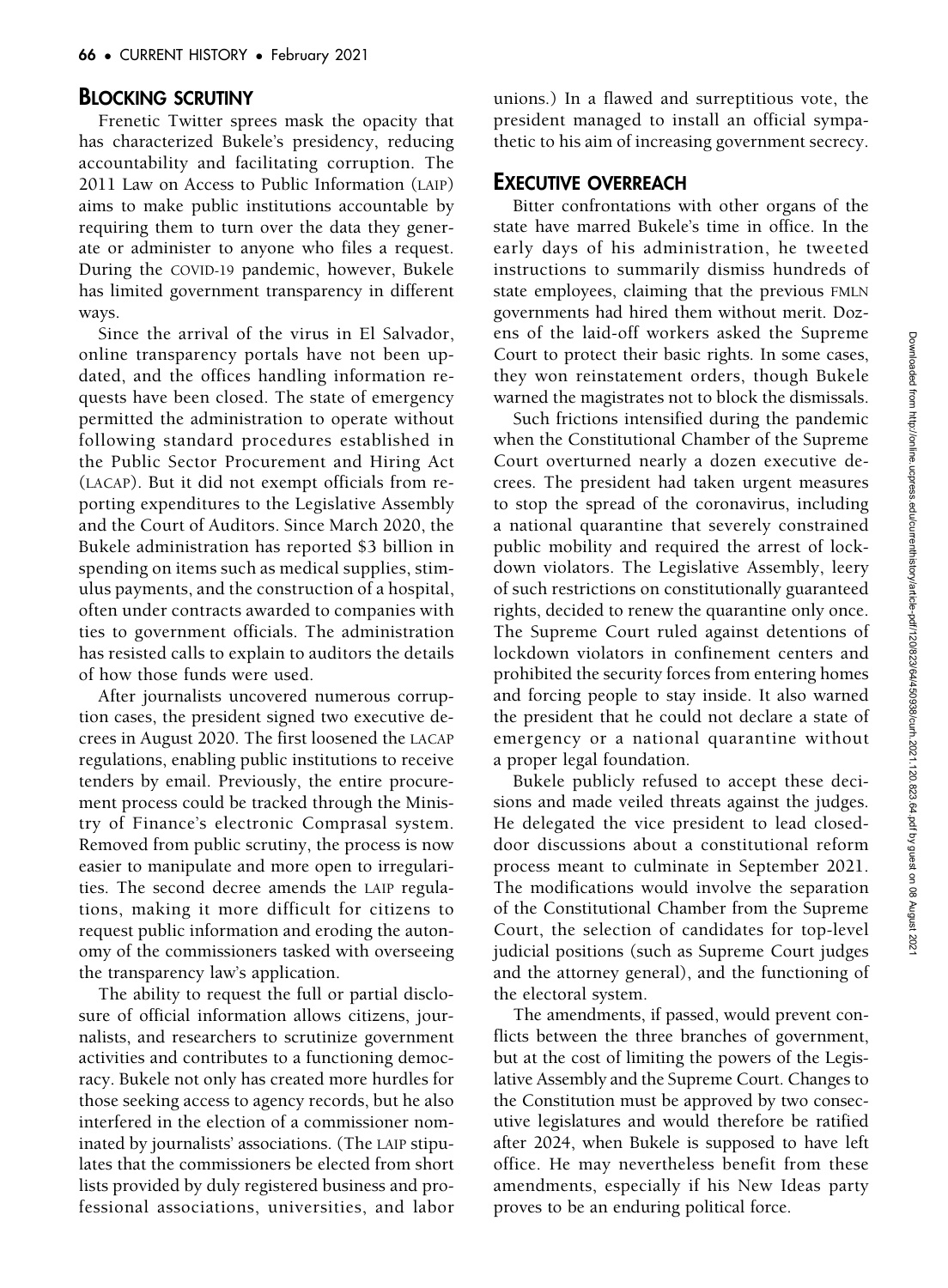Bukele has made no secret of his disdain for the Legislative Assembly. In the 84-member unicameral body, he has the support of GANA's 10 deputies. But ARENA and the FMLN, with 35 and 23 deputies respectively, have enough votes to thwart his initiatives, including his annual budget plan.

Tension peaked just eight months into Bukele's term. Threatening to dissolve the legislature, he summoned lawmakers for an extraordinary session on February 9, 2020, demanding that they authorize him to negotiate a \$109 million loan from the Central American Bank for Economic Integration to fund his security policy. On that date, a Sunday, Bukele arrived at the Assembly accompanied by riot police and heavily armed soldiers who filled the debate chamber. New Ideas supporters heeding his call for a popular insurrection against the legislature surrounded the building, along with government employees who were strong-armed into joining the rally. But there was no quorum for a vote. Bukele sat in the speaker's chair to pray, then left the chamber claiming that God had counseled him to remain patient.

Approval to negotiate the loan had been held up because lawmakers had expressed reservations about some of the items included in the proposal, such as a ship, rather than small boats, to counter drug

trafficking. The president orchestrated the occupation of the Assembly not just to force a vote, but also to restore the government's image for decisiveness following a water-supply crisis in greater San Salvador. Administration officials underestimated the reactions that this spectacle would provoke.

The deployment of the military to intimidate another organ of the state was unprecedented in the postwar period, and was widely condemned abroad. In response to a complaint brought by a group of citizens, the Supreme Court ordered Bukele not to make illegitimate use of the army and the police. But many citizens appeared untroubled by the president's blatant disregard for the separation of powers. His persistent diatribes against the Assembly have eroded its legitimacy, leaving it with little credibility to provide adequate checks on the executive.

### GANG POLITICS

In the past two decades, repressive iron-fist policies inadvertently helped transform El Salvador's street gangs into more ruthless organizations, more involved in illicit economies, with strengthened leadership and territorial controls. In a December 2019 interview on the US television news show "60 Minutes," Bukele acknowledged that the gangs had become a parallel state in some communities.

Bukele's 2019 campaign called for a security policy that would combine technology-aided law enforcement with social programs aimed at preventing gang recruitment and rehabilitating offenders. His administration's security strategy, encapsulated in the unpublished Territorial Control Plan, has prioritized recovering territories from the gangs, hitting their finances, and interrupting their communications. The plan entails an increased police and military presence in the municipalities worst afflicted by gangs, particularly in commercial areas where extortion is endemic. The government has refused to make the plan publicly available on the grounds that doing so would reveal sensitive law-enforcement information, which makes it difficult to assess its impact.

Although El Salvador's 1992 peace accords

The gangs developed a capacity to block or facilitate governance.

relieved the armed forces of domestic security responsibilities, Bukele has given the military a greater role in anticrime operations than his predecessors did, in violation of the peace accords and the

Constitution, which allows the president to use the armed forces only in exceptional circumstances. In its first year, his administration stepped up military recruitment and granted the Ministry of Defense a generous budget increase. Meanwhile, the president has demonstrated no interest in increasing police accountability; instead, he has encouraged officers to use lethal force if they feel threatened.

El Salvador's homicide rate, until recently among the world's highest, has markedly declined in recent years, from a daily average of 18 killings in 2015 to 9 in 2018. In 2014, the first year of President Salvador Sánchez Cerén's term, 13 murders were recorded each day, on average. In Bukele's first year, the average daily toll of murders dropped to four per day. Judging by the available statistics, 2020 is on course to overtake 2019 as the most peaceful year of the postwar era, though transparency restrictions make it difficult to measure violence reduction with certainty. The police and the attorney general stopped publishing homicide data when Bukele took office.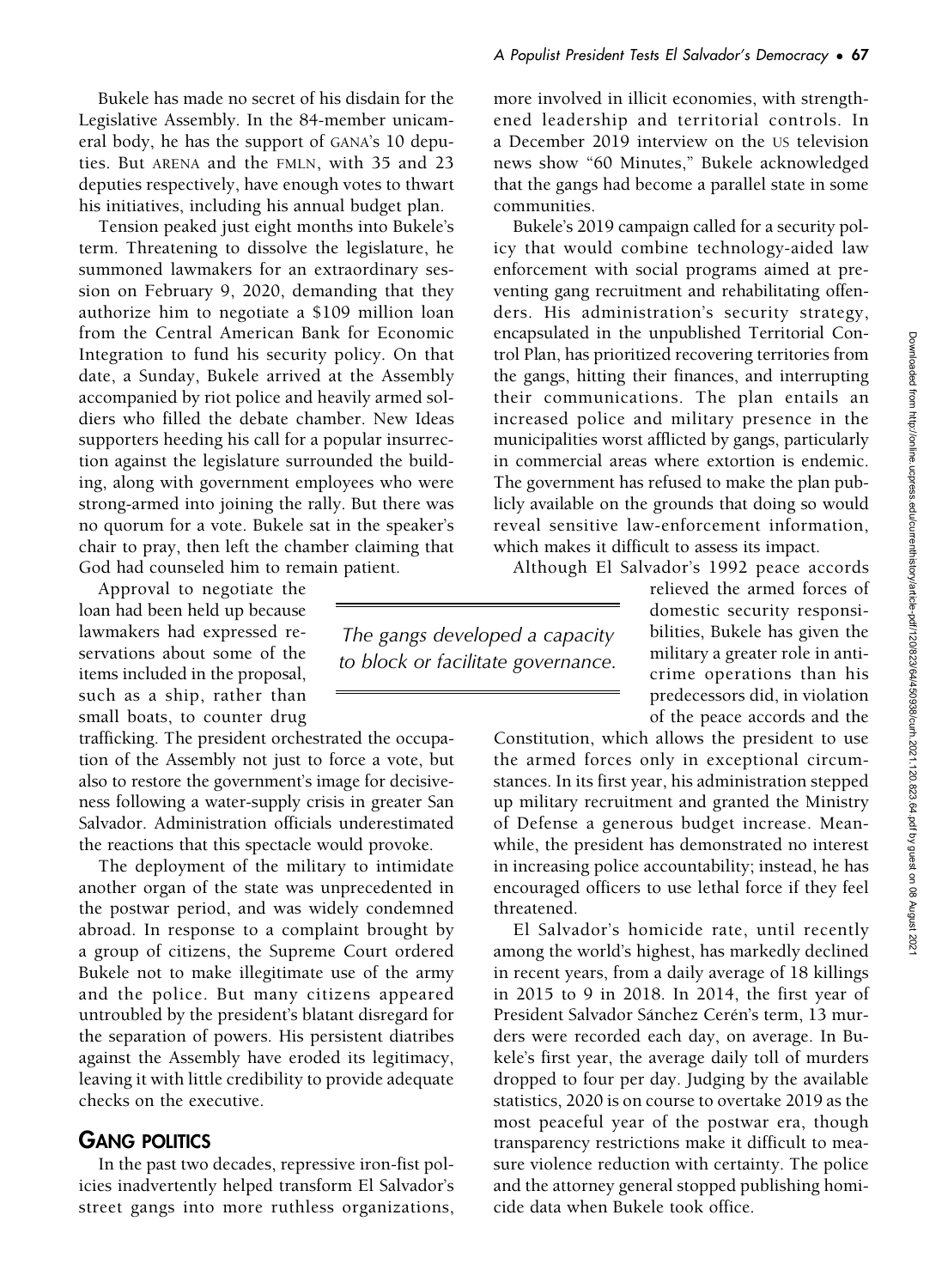The president credits the Territorial Control Plan for the nationwide drop in murders, even though this downward trend had begun under the previous administration. According to an IUDOP poll, 72 percent of respondents agreed that Bukele's initiative helped lower crime. Yet some of the municipalities covered by the plan did not experience a decrease in murders, while the most marked declines occurred in towns it excludes. Furthermore, some days saw unusual spikes or drops in violence. There were days with zero homicides and one long weekend in late April 2020 when 84 killings occurred.

Bukele held imprisoned gang leaders responsible for the April explosion of bloodshed. He retaliated by imposing drastic new constraints on incarcerated gang members: a suspension of visits, cell lockdowns, and an end to the segregation of rival gang members. His staff flooded social media with photos showing hundreds of detainees clad only in underwear and face masks, jammed together on the floor without regard for social distancing. This performance of repression seemed designed to draw the approval of a population accustomed to, and tolerant of, hardline policing. It was also a cynical simulation of a clampdown, disguising the government's behind-the-scenes negotiations with Mara Salvatrucha, the gang known as MS-13, to reduce the violence by noninstitutional means.

Secret pacts between politicians and gangs are nothing new in El Salvador. In 2012, the Funes administration sought a truce—though it publicly denied doing so—by offering gang members jobs and improved penitentiary conditions in return for a halt in murders. The cease-fire promptly halved the homicide rate. But it disintegrated after a year, as political infighting between Funes and the FMLN increased and the promised economic opportunities failed to materialize.

The truce was deeply unpopular with Salvadorans because of the cover-up and the perception that the government had made excessive concessions. The deal also showed that the gangs had developed a formidable capacity to block or facilitate governance. In the run-up to the 2014 presidential election, ARENA and the FMLN each covertly paid the gangs substantial amounts of money to manipulate voter turnout in their favor.

Controversies over these deals led to legal consequences. Several officials involved in the earlier truce have faced criminal prosecutions. A 2015 Supreme Court ruling declared the gangs terrorist organizations, making it illegal to cooperate with them.

Bukele denounced the two major parties for holding such talks, and he has publicly taken a stance of never negotiating with the gangs, in order to avoid granting them legitimacy. However, during his tenure as mayor of San Salvador (2015– 18), his staff routinely offered privileges to gangs, including jobs or market stalls in prime locations, to clear the way for his flagship projects, such as the redevelopment of the historic center. His team also reportedly paid gangs to gain their support in the 2015 municipal elections.

Despite the president's bellicose rhetoric, an El Faro exposé revealed that his office moved quickly to win a commitment from MS-13 to reduce violence and support New Ideas in the February 2021 elections. In return, the government agreed to allow inmates access to better food, transfer strict guards, and reverse its decision to desegregate prisons. It even implied that it was open to the possibility of softening the maximum-security regime in prisons or repealing certain laws. The unexpected April upsurge in violence, it turned out, was the gang's way of reminding the administration to keep its promises.

But the apparent security improvements under Bukele are deceptive. The decline in murders may take law enforcement pressure off the gangs, but they continue to maintain strangleholds over neighborhoods and terrorize residents. Reports of extortion—the gangs' main source of income—were rising before the pandemic.

### CORRUPTION QUESTIONS

As a presidential candidate, Bukele pledged to create an International Commission against Impunity in El Salvador (CICIES). This agency would be modeled after Central America's gold standard for anticorruption mechanisms, the UN-backed International Commission against Impunity in Guatemala (CICIG). For 12 years, that independent investigative body worked closely with local prosecutors and police to build their capabilities and help them dismantle criminal networks. It was widely praised for its work, which resulted in the detention of powerful drug traffickers, the prosecution of dozens of senior Guatemalan government officials, and the indictment of former President Otto Pérez Molina and his vice president, Roxana Baldetti. Despite, or because of, its many accomplishments, the CICIG closed in 2019 after it opened an investigation of illegal campaign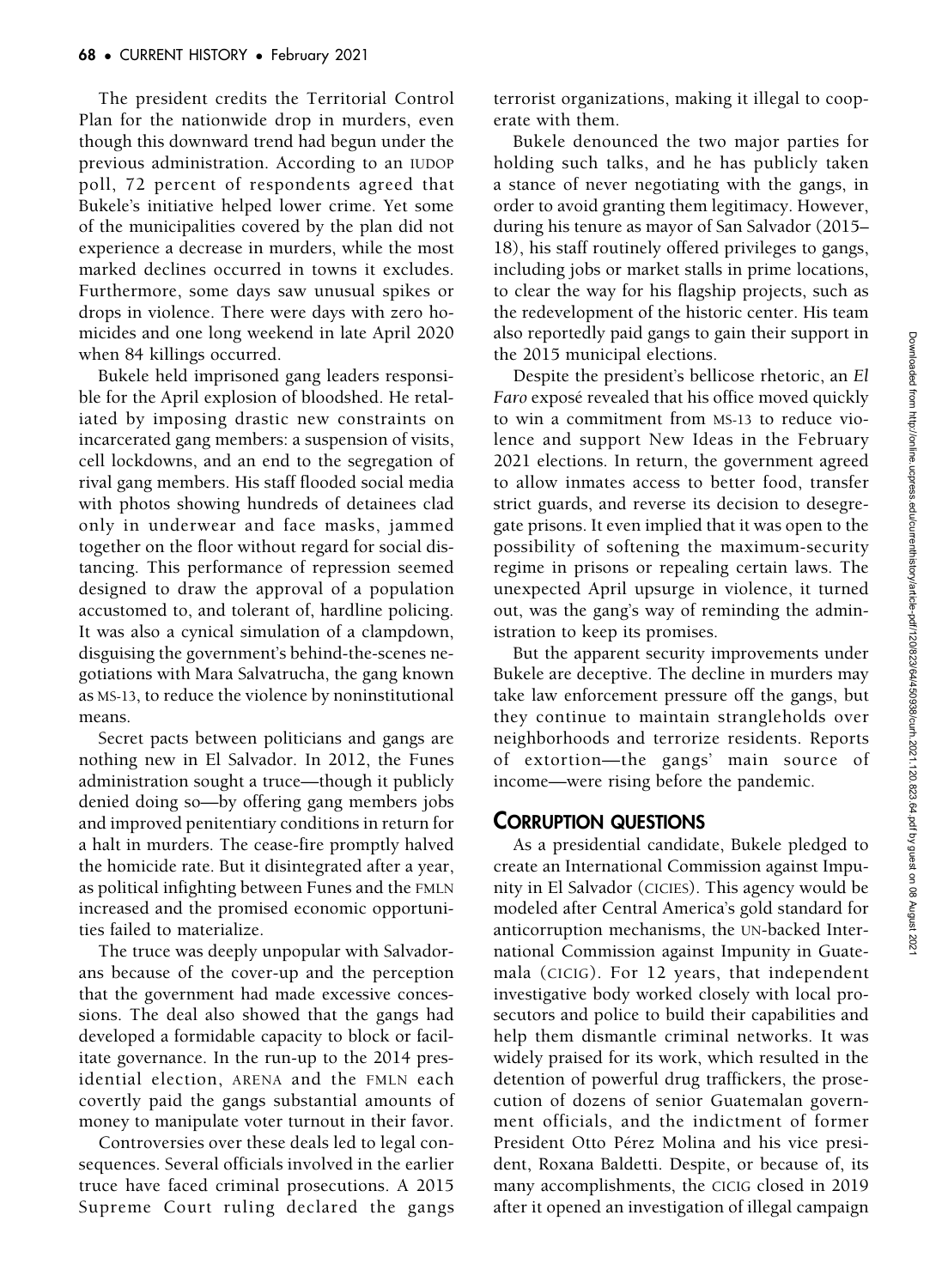financing involving then-President Jimmy Morales, and he refused to renew its mandate.

Bukele opted to avoid the independence and oversight that the UN considers necessary for this kind of agency. Instead, in September 2019, he signed a cooperation agreement with the Organization of American States. The resultant CICIES is an extension of the executive branch, and thus unlikely to act impartially. Not only does it lack independence, but its role is limited to providing technical assistance to the attorney general. Aside from an audit of pandemic-related government spending, which found irregularities and led to an investigation by the attorney general, the CICIES's activities to date are unclear.

Despite his public stance against corruption, Bukele himself has faced allegations of improprieties. During his first term as San Salvador mayor, he was implicated in a money laundering case involving Alba Petróleos, a subsidiary of the Venezuelan state-owned oil company. As president, he has made generous use of a discretionary spending account after promising to eliminate the fund, which served as a source of illicit enrichment for his predecessors.

Throughout the pandemic, the government has evaded transparency requirements for the use of emergency funds. It has awarded public procurement contracts for overpriced

medical goods and services to companies linked to administration officials, their relatives, or politicians close to Bukele. Some of these contracts have apparently violated the Government Ethics Law.

In one of the more notorious cases, the Ministry of Agriculture purchased \$1.6 million in groceries for emergency food packages from a company owned by the head of the state-run Environment Fund. The Ministry of Health bought face shields for \$250,000 from the same official, masks for \$344,000 from a lawmaker, and boots for \$225,000 from a company owned by relatives of the health minister. The Ministry of Tourism temporarily rented, from a relative of the health minister, an overpriced COVID-19 containment center that was not on the list of authorized facilities.

The president has tried to dismiss these scandals with frequent complaints about "fake news." Meanwhile, he converted a taxpayer-funded television network, Channel 10, into the government's propaganda arm. So far, his promises to eradicate corruption and favoritism have yielded more façade than substance. Upon coming to power, he fired hundreds of civil servants, claiming that the previous administration had hired them based on family ties or political loyalties rather than merit. He quickly moved to fill these positions with his own relatives, friends, business partners, and former employees.

Three of Bukele's brothers wield enormous influence in his government, though they hold no official positions and therefore cannot be held accountable. Instead of promoting a culture of integrity in the Salvadoran public administration, the president is implementing a corporatist project designed to consolidate the power and privileges of his family and its associates.

# TWO CONTAGIONS

In March 2020, Bukele imposed a series of stringent measures to halt the transmission of COVID-19. After closing El Salvador's borders to foreigners, he declared a national quarantine on March 12 before the country had any confirmed cases of the coronavirus—and ordered police and the military to enforce compulsory stay-at-home orders.

Bukele has launched relentless attacks on press freedom.

The government then offered a one-time \$300 subsidy to the neediest households, while suspending public transportation and limiting access to shops, pharmacies, and banks to

twice a week, using the numbers on citizens' identity cards to track them. It also announced plans to convert San Salvador's international convention center into a public hospital for COVID-19 patients.

These responses soon drew criticism. The interruption of bus and taxi service forced residents of peripheral neighborhoods to walk many miles to buy food or keep critical medical appointments. The face masks purchased by the Ministry of Health were found to be inadequate for use by health care professionals and were passed on to law enforcement and military personnel.

The Human Rights Ombudsperson's Office received hundreds of complaints about abuses committed by the security forces, including illegal detentions and illtreatment. The containment centers where more than 4,000 people were quarantined after violating the lockdown, some for more than 30 days, operated in such unsanitary conditions that they became sources of contagion. The Ministry of Health frequently moved people between these facilities and Saldaña Hospital in